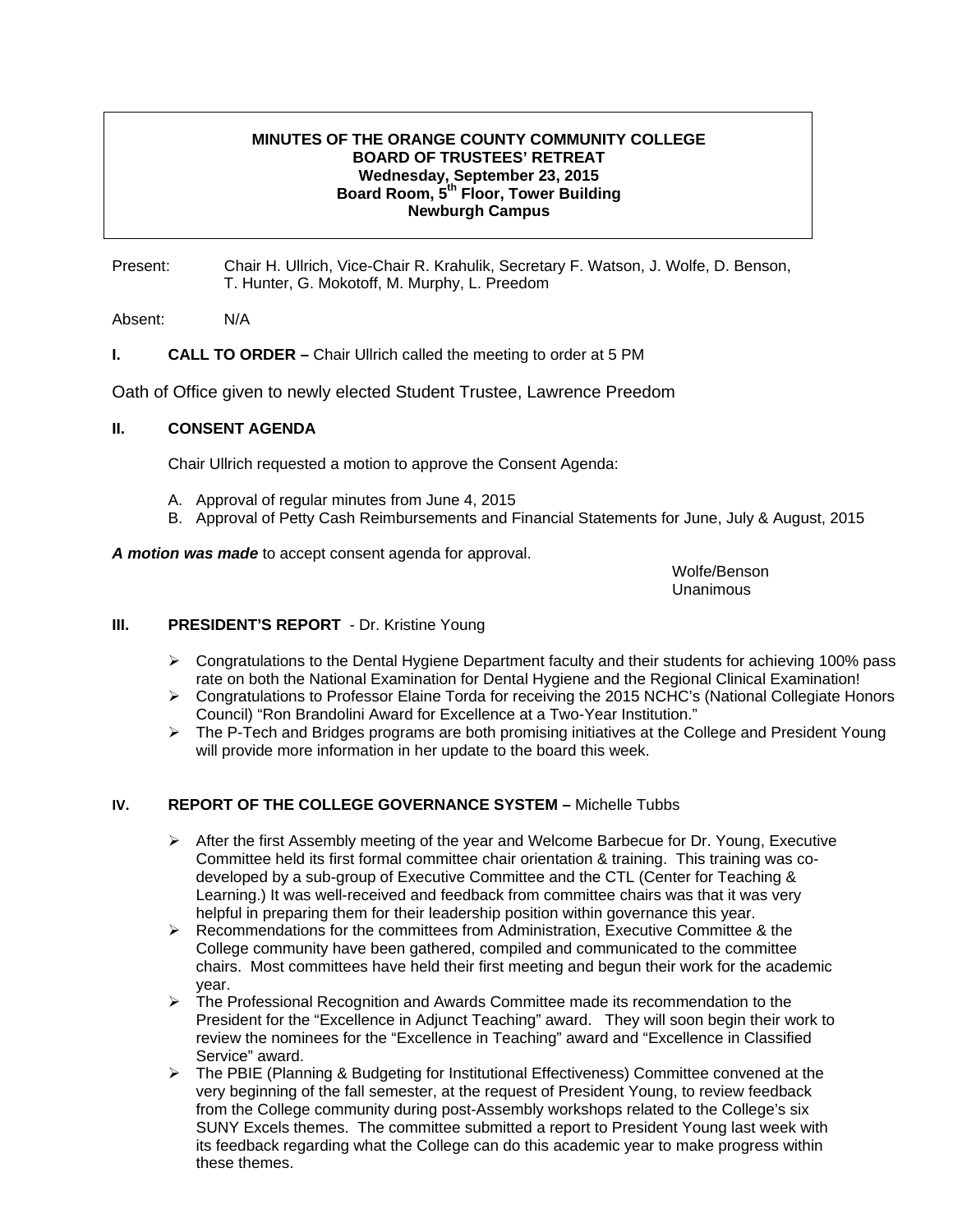- $\triangleright$  Governance President Michelle Tubbs & the campus FCCC Delegate, Diane Bliss, attended the FCCC (Faculty Council of Community Colleges) Campus Governance Leaders conference in Cooperstown recently. The theme of the conference was "Shared Governance Renewed." Highlights of the conference were identification of the SUNY issues facing campuses this academic year and a joint reception with the NYCCT (New York Community College Trustees) was held as well as a facilitated discussion session with that group. The Executive Committee congratulates Trustee Mokotoff for the Marvin A. Rapp Distinguished Trustee Service Award that she received at the NYCCT Conference this past weekend.
- $\triangleright$  Diane Bliss (FCCC Delegate) will be attending the FCCC's Fall Plenary Oct 15-17, which is being hosted by Rockland County Community College.

## **V. REPORT OF THE STUDENT TRUSTEE –** Lawrence Preedom

- $\triangleright$  Student Senate activities have had the highest participation rate yet
- $\triangleright$  Student Life Day was a great success

## **VI. OLD BUSINESS:**

Trustee Krahulik requested the approval of the board to go forward with installing a portrait of former President Bill Richards and plaque in Kaplan Hall in appreciation of his vision and contribution to the building of Kaplan Hall at the Newburgh Campus.

*A motion was made* to approve installation of the portrait and plaque honoring former president Bill Richards

> Krahulik/Hunter Unanimous

### **VII. NEW BUSINESS:**

*A motion was made* to approve Board of Trustees' Slate of Officers for AY 2015-16 as follows:

Helen G. Ullrich, Board Chair Robert E. Krahulik, Vice Chair Frederick A. Watson, Secretary

> Krahulik/Wolfe Unanimous

**A motion was made** to approve the College's Strategic Plan for AY 2015-2020

 Benson/Wolfe Unanimous

At this time, the Committee of the Whole presentation was moved to accommodate a presentation by VPs Moegenburg, Cazzetta, Hamburg and Brusati on the College's plan for submittal of SUNY Excels 2015 Performance Improvement Plan. The themes were identified and discussed and VPs noted that the plan detail is in process and will be completed and submitted by the SUNY deadline of October 21, 2015.

*A motion was made* to approve and endorse the direction of the College's SUNY Excels initiative at the College.

> Krahulik/Benson Unanimous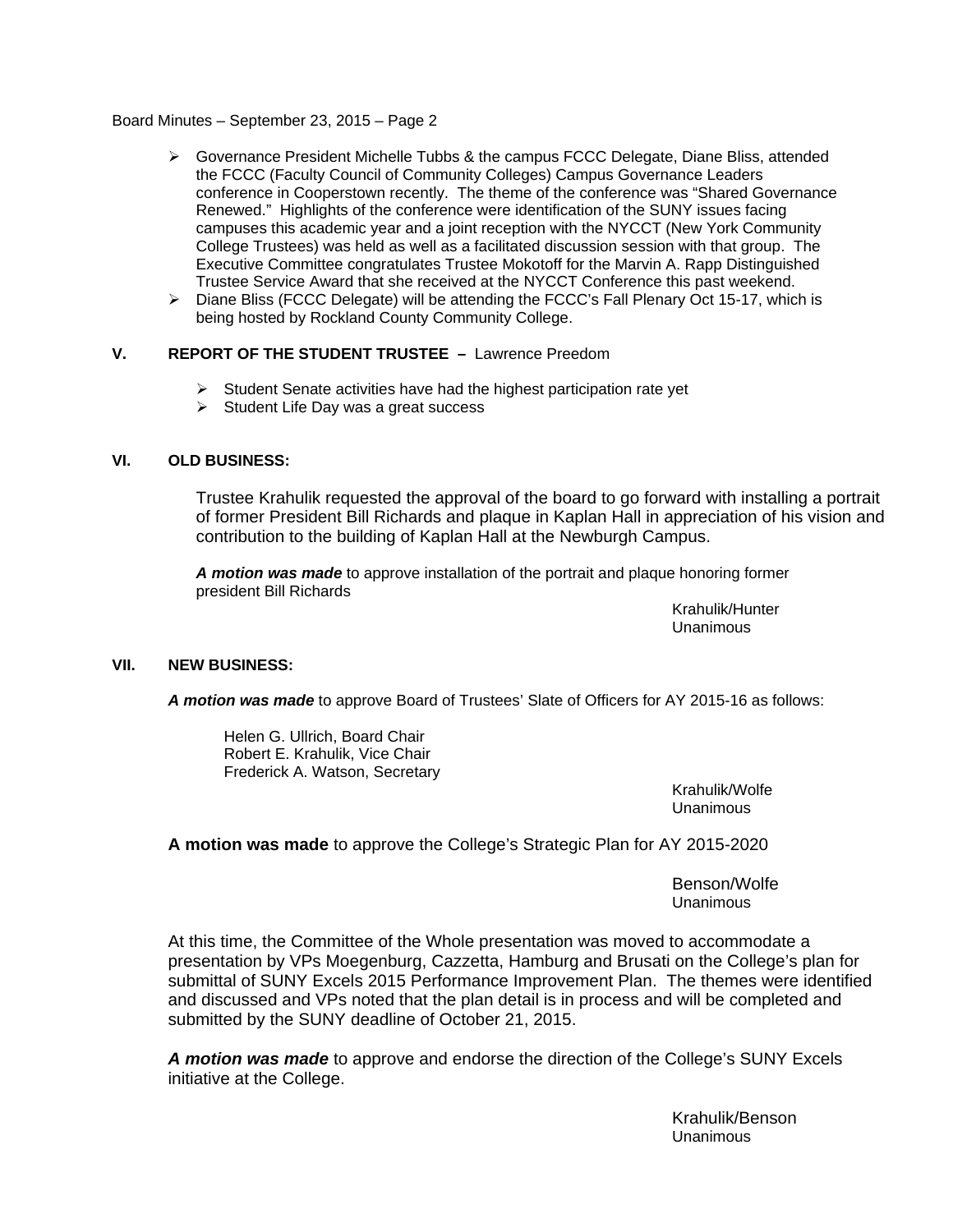*Approval of Resolution 2\**: to Nominate Joan Wolfe for the NYCCT 2015 Donald M. Mawhinney Jr. Trustee Leadership Award. Though Trustee Wolfe was not chosen for this award by NYCCT, Chair Ullrich noted that the board was unanimous in their decision to send her name forward and felt that she was most deserving of the recognition.

\*A motion was not done however all endorsed the resolution verbally prior to the submittal of the nomination over the summer.

*Approval of Resolution 2*: to Nominate Gert Mokotoff for the NYCCT 2015 Marvin A. Rapp Award for Distinguished Service. Trustee Mokotoff received the award at the NYCCT's Award Dinner in Cooperstown and all congratulated her once again.

\*A motion was not done however all endorsed the resolution verbally prior to the submittal of the nomination over the summer.

*A motion was made* to approve Resolution 3: to Use Capital Cost Chargeback Funds for the Purchase of Capital Equipment

> Krahulik/Murphy Unanimous

*A motion was made* to approve revisions to B.P. 3.18 "Affirmative Consent"

 Krahulik/Watson Unanimous

*A motion was made* to approve revisions to B.P. 6.16 "Alcohol and/or Drug Use Amnesty in Sexual Violence Cases."

Discussion ensued and Trustee Krahulik requested that the motion be amended to approve the policy as written with the understanding that if SUNY agrees, the language be changed to include "bullying, hazing, assault and harassment" as part of the policy.

*A motion was made* to approve the policy as written however should SUNY approve change in policy language to include "bullying, hazing, assault and harassment"

> Ullrich/Krahulik Unanimous

Trustee Krahulik requested that the Student Code of Conduct be in a more visible and prominent area of the website.

# **VIII. BOARD CHAIR COMMENTS** - Helen G. Ullrich

- ¾ Chair Ullrich attended NYCCT Conference in Cooperstown:
	- Chair Ullrich and President Young participated as panelists in a discussion of presidential searches.
	- Attended a Regional Community College Councils presentation by SUNY and participated in a trustees-only meeting. NYCCT is presently preparing a synopsis of that meeting which she will share when finalized.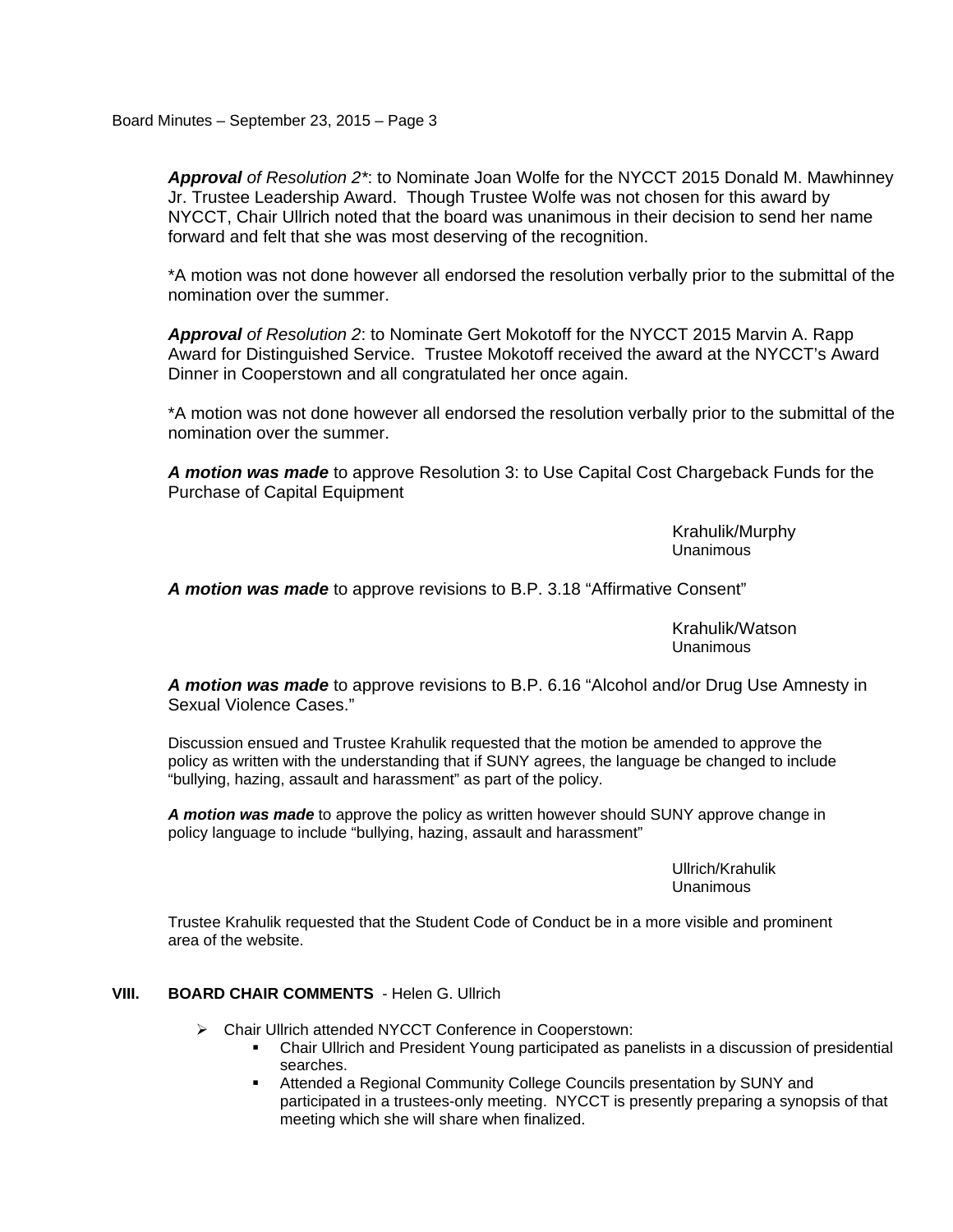- President Young, Chair Ullrich, Trustee Watson and Trustee Mokotoff attended the NYCCT Awards dinner where Trustee Mokotoff received the Marvin A. Rapp Award and several proclamations from NYS Senate and Assembly, Orange County legislature and City of Middletown.
- $\triangleright$  Board Committee assignments will remain the same. Trustee Watson has been appointed as an alternate liaison to the Foundation Board should Trustee Hunter be unable to attend a meeting.
- ¾ Update will be given in October on the new OCCC Association By-laws, MOU with the College and new student activity fee policy.
- $\triangleright$  The Foundation Board adopted new By-laws, Mission and Vision statement and a new description of member characteristics at its September meeting.
- $\triangleright$  A letter will be sent to the Orange County Legislature thanking them for their support.
- $\triangleright$  The following documents were at board places:
	- Reference Guide for AY 2015-2016
	- **Minutes to the May Audit and Finance Committee Meeting**
	- BP 1.2 Board By-laws (updated last semester)
	- Governance Constitution and By-laws
	- Student Activities Events: I Am a Leader, Fall 2015 Events Calendar, Connections Week activities
	- Facts at a Glance for AY 2015-2016
	- Cultural Affairs Events Brochure for Fall 2015
	- Strategic plan for 2015-2020

# **IX. COMMITTEE REPORTS:**

**Academic Programs and Services Committee**: N/A

### **Audit and Finance Committee:**

- $\triangleright$  Trustee Krahulik reported that the committee met and it is important to share with the board and the legislature that revenue from registration is down 4.7% from last year for the fall semester. If revenue is down 4.7% again in the spring, there will be a \$2.5 Million shortfall. Statistical data is not yet available; however when high school registration is included in the number, it may result in another 1 or 1.5% but that will not cover the shortfall.
- ¾ The CSEA contract resulted in a retroactive expense to the College in the amount of \$400,000.
- $\triangleright$  With these two items alone, the college is approaching a \$3 Million shortfall from what was budgeted.  $\triangleright$  Fund balance is \$2.6 Million
- 
- $\triangleright$  The committee discussed the shortage of self-sustaining courses for non-traditional students and the possibility of increasing efforts to provide online courses, increasing courses in the area of continuing education (such as first aid or CPR renewal courses), or continuing education for attorneys, CPAs, architects and nurses who require continuing education credit. All of these ideas were seen as possibilities for increasing revenue for the College.

## **X. COMMENTS FROM THE PUBLIC:**

¾ Professor Diane Bliss, FCCC (Faculty Council Community Colleges) delegate, noted that the FCCC is the state recognized faculty voice into governance matters or the community college's voice to the SUNY system. President of the FCCC is a current SUNY Board of Trustees' member. Professor Bliss said that the faculty ear was also at the recent meetings in Cooperstown and they continue to advocate for the community college interests at the local level.